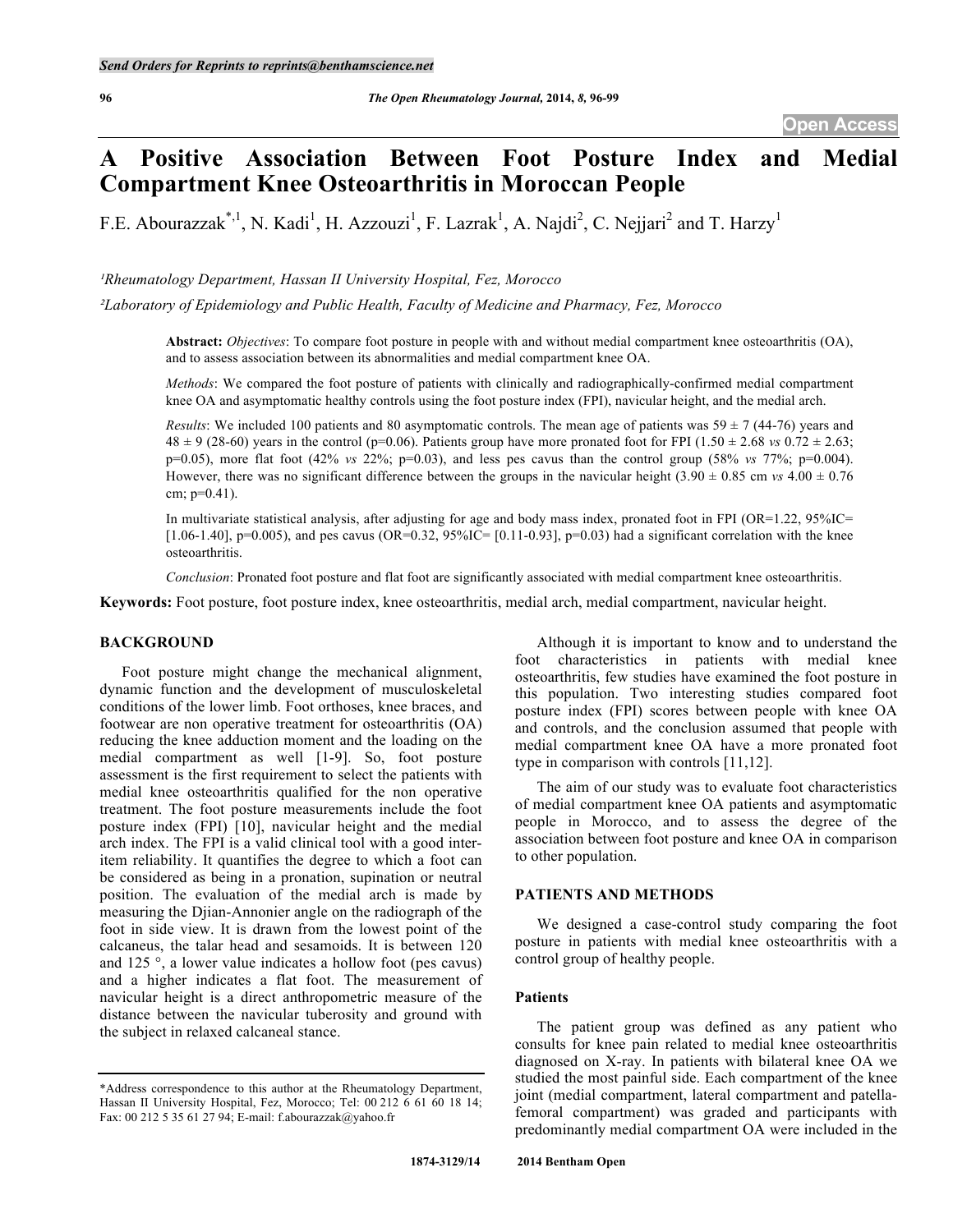study. Participants from the OA group were included if they were able to walk independently without any pre-existing neurological or other orthopaedic condition that affected their walking. Patients with a history of trauma of the knee, an inflammatory arthritis or microcrystalline pathology and previous joint injury were excluded from the study.

The control group consisted of healthy people with no clinical knee osteoarthritis selected from general population.

All patients and controls gave their written informed consent before being included in the study.

## **Methods**

All measures were made by the same examiner. We noted the weight, height and BMI of the two groups. An examination of the knee was performed in the group of patients in search of a genu varus or valgus. The grade of the knee OA was assessed using the Kellgren and Lawrence classification on a radiograph of the knee. For both groups, we measured in the lower limb affected by osteoarthritis the navicular height, the foot posture index (FPI) and the medial arch. The latest approved version of the FPI consists of six items and each item is scored between -2 and + 2 [10]. The overall posture of the foot is the sum of the different measures, so a neutral foot corresponds to a score of 0, a pronated foot corresponds to a positive value and a negative value indicates a supination position. The various items of the foot posture index are the talar head palpation, the supra and infra lateral malleolar curvature, the calcaneal frontal plane position, the bulging in the region of the talonavicular joint, the height and congruence of the medial longitudinal arch and the abduction / adduction of the forefoot on the rear foot. All observations were made with subjects standing on both lower limbs. Assessment of the symptomatic leg (or the most symptomatic leg in a case of bilateral involvement) in OA group and the same leg of each peer control was done.

## **Statistical Analysis**

A descriptive analysis was performed first; qualitative variables were presented as a proportion and continuous variables as a mean  $\pm$  SD and median.

An univariate analysis was then conducted using t test or non parametric test (Mann-Whitney) to compare means. The Chi2 statistics were used for comparison of proportions.

Backwards-manual selection in binary logistic regression model was used to estimate the association of knee OA with explanatory factors. Factors associated with p value < 20% in univariate analyses were included in the initial multivariate logistic model. The algorithm used to eliminate variables, for instance: First, factors were eliminated from the binomial logistic regression models based on their significance level. Secondly, main effects of potential confounders were selected for elimination if they did not influence the estimated OR and had a negative influence on the global model-fit. Adjusted odds ratios (ORa) and 95% confidence intervals (CI) are reported for each determinant.

Statistical analysis was carried out using the SPSS, v18. The level of significance was established for  $p$  value  $\leq 0.05$ .

#### **RESULTS**

## **Demographic Characteristics**

Two groups participated in the study: a knee OA group and an age-matched and gender-matched healthy control group. The OA group included one hundred patients whose X-ray was positive for the medial compartment OA. The control group included eighty participants. The demographic characteristics of both groups are summarized in Table **1**. Height and body mass index were similar between the groups ( $p=0.94$  and  $p=0.45$  respectively).

| Table 1.<br>Participant's demographic characteristics. |  |
|--------------------------------------------------------|--|
|--------------------------------------------------------|--|

|                                      | Patients (n=100)  | Control Group (n=80) | p Value |
|--------------------------------------|-------------------|----------------------|---------|
| Age (years) $*$                      | $59.68 \pm 7.64$  | $48.66 \pm 9.30$     | 0.06    |
| Female n (%)                         | 79 (79%)          | 60(75%)              | 0.52    |
| Weight $(Kg)^*$                      | $80.12 \pm 9.43$  | $72.66 \pm 8.06$     | 0.08    |
| Height $(cm)^*$                      | $161.49 \pm 7.31$ | $161.42 \pm 6.24$    | 0.94    |
| <b>Body mass index</b><br>$(kg/m2)*$ | $30.89 \pm 4.94$  | $28.00 \pm 3.81$     | 0.45    |

\* Values are reported as mean ± SD.

#### **Foot Posture Analysis**

Statistical analysis showed significant differences between the two groups. Patients group have more pronated foot for FPI  $(1.50 \pm 2.68 \text{ vs } 0.72 \pm 2.63; \text{ p=0.05})$ , more flat foot (42% *vs* 22%; p=0.03), and less pes cavus than the control group (58% *vs* 77%; p=0.004). However, there was no significant differences between the groups in the navicular height  $(3.90 \pm 0.85 \text{ cm} \text{ vs } 4.00 \pm 0.76 \text{ cm}; \text{p=0.41}).$ 

In multivariate statistical analysis, after adjusting for age and body mass index, pronated foot in FPI (OR=1.22, 95%IC= [1.06-1.40], p=0.005), and pes cavus (OR=0.32, 95%IC=  $[0.11-0.93]$ , p=0.03) had a significant correlation with the knee osteoarthritis (Table **2**). Pronated foot was associated with medial knee osteoarthritis, while pes cavus was found to protect patient from knee OA.

**Table 2. Multivariate statistical analysis results.**

|                                                   | <b>Odds Ratio</b> | Confident Interval (95%) |       | p Value |
|---------------------------------------------------|-------------------|--------------------------|-------|---------|
| <b>Foot posture index</b><br>(Pronation position) | 1.220             | 1.060                    | 1.403 | 0.005   |
| Medial arch index<br>(pes cavus)                  | 0.329             | 0.116                    | 0.931 | 0.036   |

## **DISCUSSION**

The results demonstrate an association between foot posture and medial knee osteoarthritis. Several recent studies have discussed the benefits of orthotics in decreasing the knees load, so it seems to be interesting to study the foot characteristics in patients with medial knee OA [13,14]. In this study, we investigated foot characteristics of people with medial compartment knee OA using three foot measures: the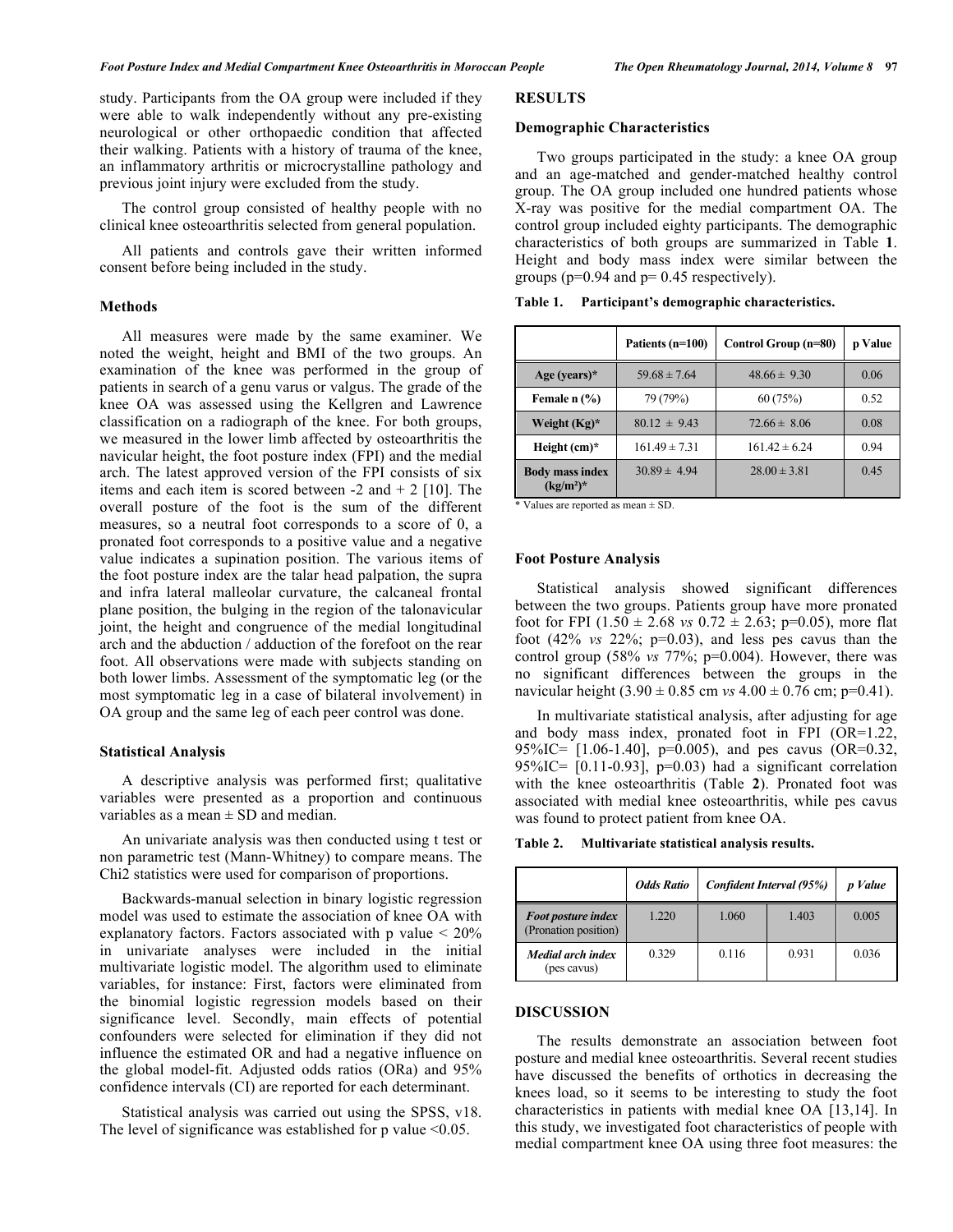FPI, navicular height and the medial arch index. Significant difference was found between the groups for foot measures. Our data suggest that pronated foot in FPI is associated with medial knee OA, while pes cavus seems to protect patients from medial knee OA. Flatfeet are susceptible to high degrees of pronation [15]. Our findings of positive association between medial knee OA and foot posture index are in agreement with several studies [11, 16]. Reilly *et al*. assessed the foot type of three groups of 60 people; the first one with medial compartment knee osteoarthritis, the second with hip osteoarthritis, and the third one with healthy agematched controls [16]. This study showed significant difference between groups concerning ankle dorsiflexion and arches. They concluded that people with medial compartment knee OA had a normal ankle dorsiflexion and more pronated foot type as indicated by the FPI, while limited range of dorsiflextion and high arches were noted in the hip OA group, and significant difference was found between these two groups compared to controls [16]. However, we found no significant difference in navicular height between the groups, which is also in agreement with Reilly and colleagues. A study of U.S. Marine recruits found that flat or pronated feet were found to be associated with shin splints or knee pain [17]. It has been suggested that high-arched feet are inflexible [18], while flatfeet are more mobile and susceptible to high degrees of pronation [15,19]. Persisting subtalar pronation through midstance while the contralateral pelvic advancement is producing an external rotation on the femur contributes to placing the knee under high axial torsion [20]. During walking, which submits the knee to repetitive mechanical loads [21], most of the force is exerted through the medial compartment [22, 23]. Antero-medial OA of the knee has been proposed as a distinct clinical pathologic entity, the common localization of the lesions to the antero-medial quadrant of the joint suggests it is mechanically driven [22]. The antero-medial quadrant of the knee is the contact area when the leg is extended and fully weightbearing during the midstance phase of gait. This coincides with the timing of subtalar overpronation.

Abnormal foot posture was found in another study of people with severe knee medial compartment OA. In this study which compared the FPI scores between 20 people with knee OA and 20 controls, authors reported a significantly higher median score in those with knee OA, indicative of a more pronated foot posture [11]. Levinger and colleagues compared the FPI between 32 knee OA and 28 controls. They don't found any difference in navicular height between the two groups, however pronated foot type was noted in the knee OA group compared to controls [12]. Recently, Gross *et al.* reported an association between flat foot morphology and knee pain and medial tibio-femoral cartilage damage, which agrees with our findings [24].

It has been suggested that although the positions of the feet are not pathological, they can lead to a change in the attitude of the foot during walking either in internal or external rotation as the foot is respectively in pronation or supination [25-27]. Supination external rotation attitude can reduce the adduction moment taking action on the knee. The knee adduction moment estimate indirectly the internal stresses in the tibio-femoral compartment [28]. A change in the adduction moment indicates a modification of the

distribution of the knee joint load. The adduction moment depends on the mechanical alignment of the knee as well as on the reaction force on the floor [29]. The pronation attitude could move the center of pressure laterally and then decrease the adduction moment, so the foot could attempt to decrease the charge on medial compartment.

It is known that a neutral position without internal or external rotation in the relaxed foot attitude characterize the ideal foot posture. The goniometer used to measure the ankle motion is not adapted to assess pronation and supination. However, the measure using calcaneal angle and navicular height with a plumb line has good results and gives more precision about the alignment even though it is consuming more time and requires more competence [16]. The development of the foot posture index (FPI) by Redmond *et al.* in 2006 provided a clinical diagnosis tool. This index measures the position of the foot in all three planes of space and assesses two anatomical segments [10]. The FPI was explored in a population of healthy grown-up volunteers from 18 to 57 years old and proved its reliability and its abstract validity [13, 14]. The FPI gives a comprehensive description of foot posture. However, the FPI is not in wide use as well in osteoarthritic patients.

Whether pronated foot posture is a risk factor for, or a consequence of, medial compartment knee OA cannot be determined from cross-sectional studies such as ours. The question is whether the foot anomaly influences the site at which lower limb OA develops, or whether these changes are secondary to OA and should be considered as compensatory mechanisms. People with medial compartment knee OA often have genu varum malalignment of the knee, which has been shown to increase the risk of development and progression of knee OA. Genu varum malalignment of the knee may lead to compensatory foot pronation to enable the foot to be plantigrade when weightbearing [30]. None of our patients could affirm if the anomaly of its foot posture is acquired or if it is dated in childhood. Due to the potential effect of foot alignment on the loading axis of the lower limb, prospective studies are needed to better understand the contribution of foot structure and function to the development of internal femoro-tibial OA.

These findings could have therapeutic implications in the management of medial compartment knee OA, especially the use of the laterally wedged soles which can act on symptoms by reducing the knee adduction moment [31, 32]. However, laterally wedged insoles can alter foot motion, specifically increasing rearfoot pronation. Accentuation of rearfoot pronation in already pronated feet could potentially result in detrimental changes to lower limb kinematics [12]. But the addition of an arch support to laterally wedged insoles could maintain normal rearfoot motion while also enhancing the ability of the insole to reduce the knee adduction moment. A longitudinal investigation is required to better understand the contribution of orthotic and footwear interventions in the management of medial compartment knee OA.

## **CONCLUSION**

The foot posture is strongly correlated with the internal femoro-tibial knee OA. In consequent, clinical examination of the feet in patients suffering from knee OA is primordial